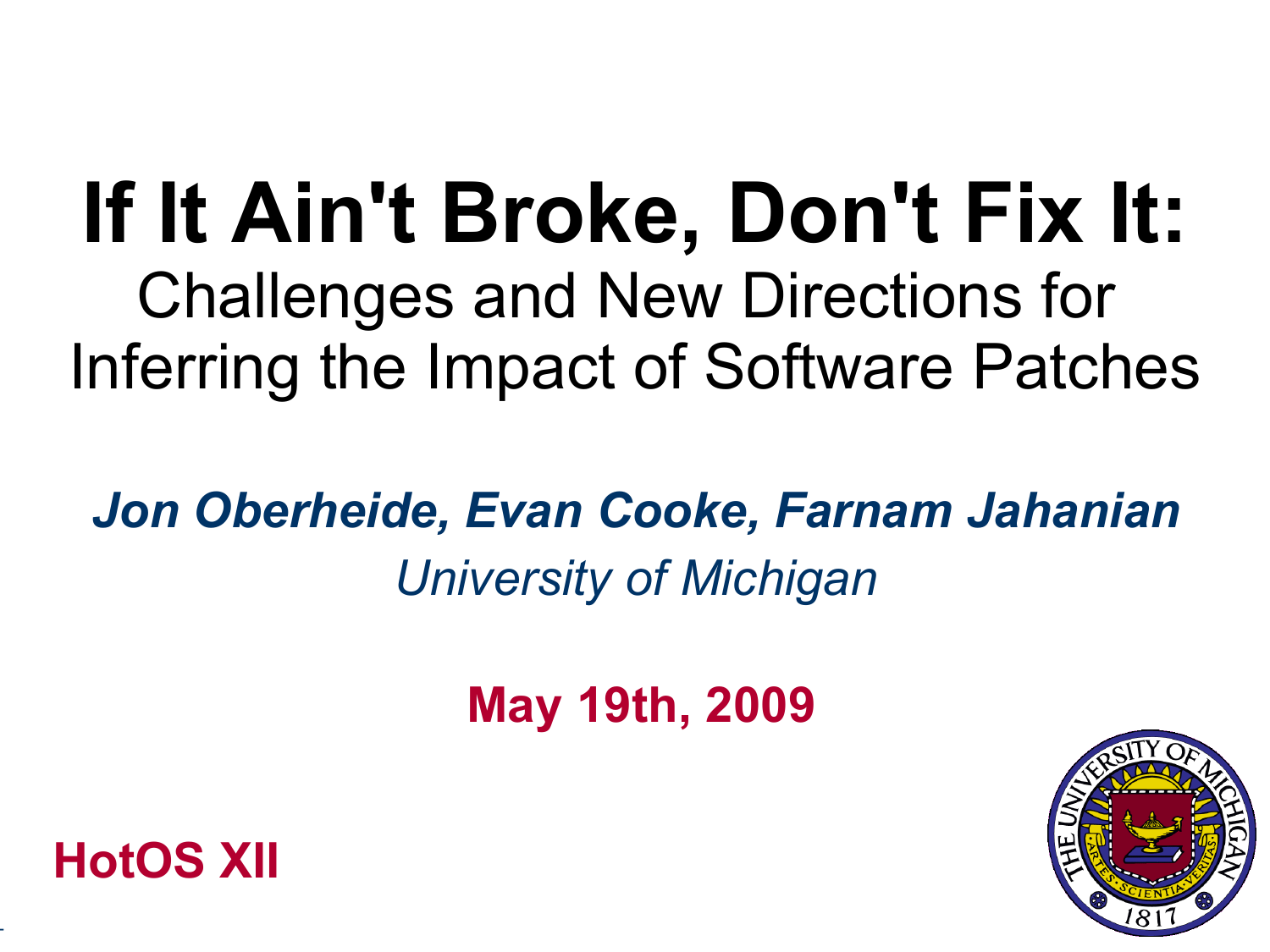

# **We can automatically infer the impact a patch will have on a software system.\***

\* DISCLAIMER: Prices and participation may vary. Additional charge for extra meat or cheese. Offer not valid in Switzerland.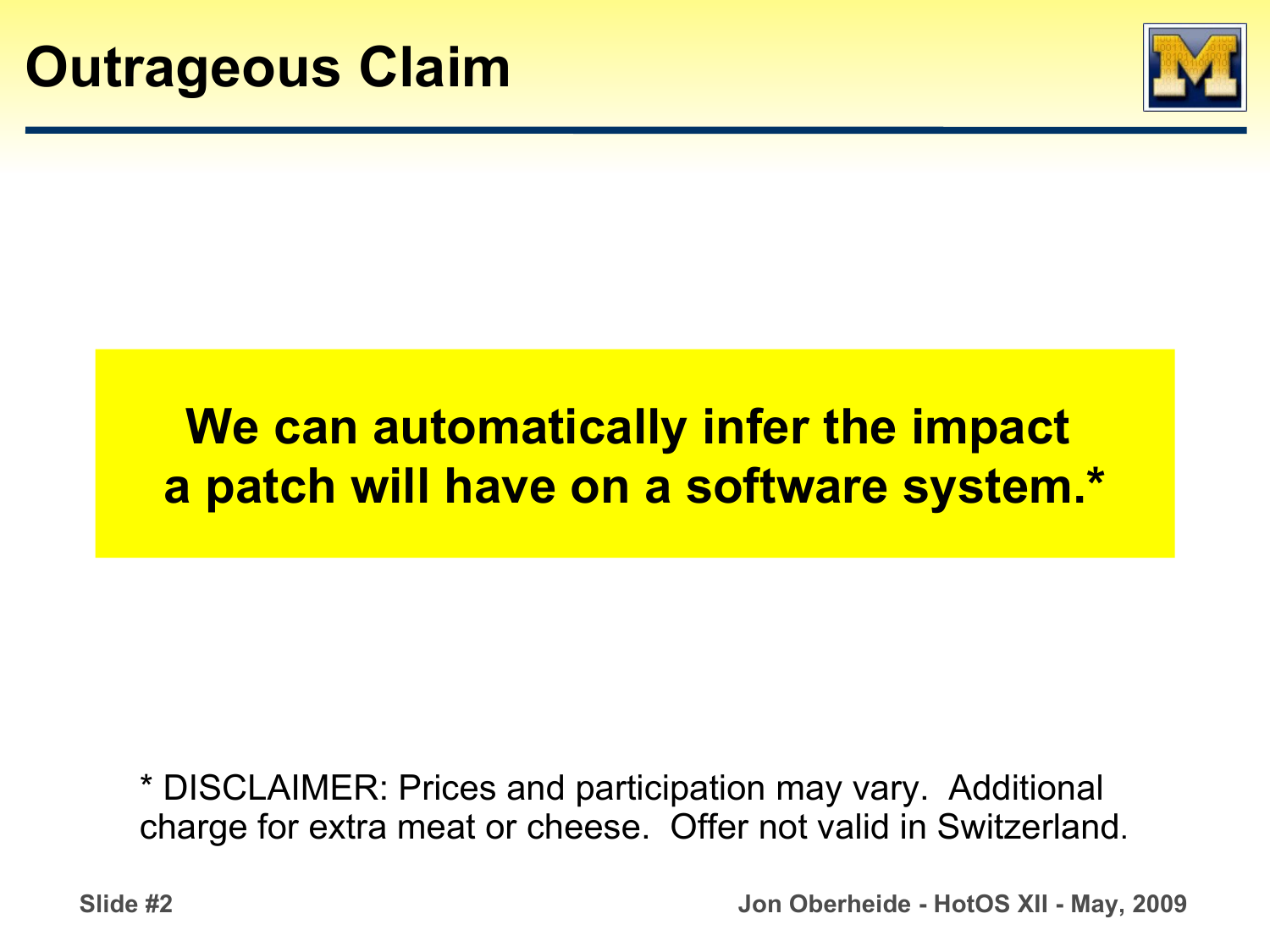# **What is a Patch?**



| what is a patch?      |                                                                                        | Ξ |
|-----------------------|----------------------------------------------------------------------------------------|---|
|                       |                                                                                        |   |
| Input interpretation: | Mathematica form                                                                       |   |
| patch (English word)  |                                                                                        |   |
| Definitions:<br>Noun: | Show examples                                                                          |   |
| dressing              | a piece of soft material that covers<br>and protects an injured part of the body       |   |
| cloth covering        | a protective cloth covering for an injured eye                                         |   |
| sewing                | sewing that repairs a worn<br>or torn hole (especially in a garment)                   |   |
| piece of material     | a piece of cloth used as<br>decoration or to mend or cover a hole                      |   |
| connective            | a connection intended<br>to be used for a limited time                                 |   |
| marking               | a small contrasting part of something                                                  |   |
| program               | a short set of commands to<br>correct a bug in a computer program                      |   |
| piece of land         | a small area of ground<br>covered by specific vegetation                               |   |
| time                  | a period of indeterminate length (usually<br>short) marked by some action or condition |   |

## **patch:**

## ort set of commands rrect a bug in a outer program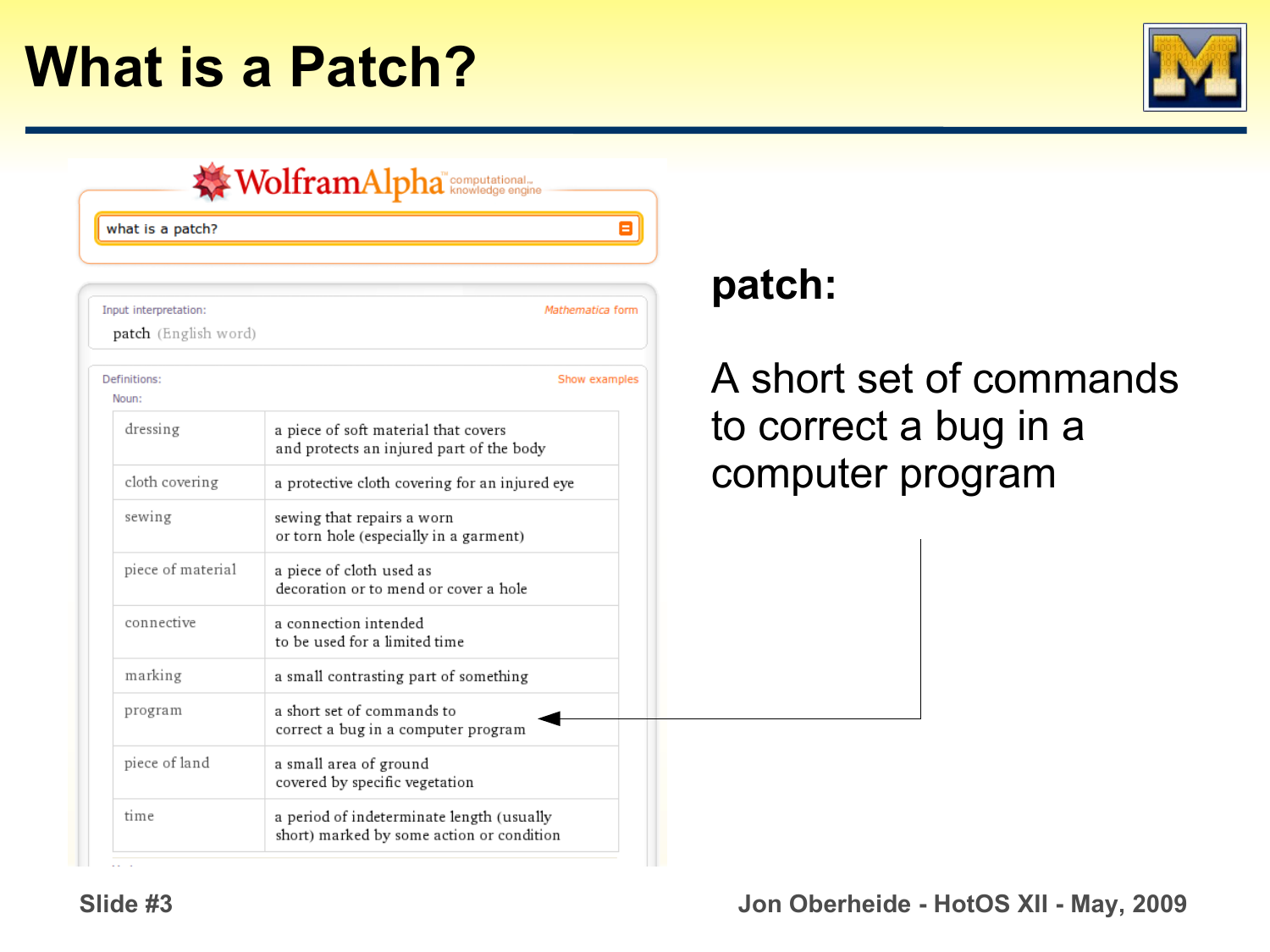# **Different Interpretations**



#### **To a user:** (i) New updates are ready to install Updates for your computer have been downloaded from Windows Update, Click here to review these updates and install them. **◆ 10:01 PM**

### **To a developer:**



#### diff --git a/fs/cifs/connect.c b/fs/cifs/connect.c index 01e280c..1a93604 100644 (file) --- a/fs/cifs/connect.c +++ b/fs/cifs/connect.c @@ -3756,16 +3756,13 @@ CIFSTCon(unsigned int xid, struct cifsSesInfo \*ses, BCC(smb buffer response)) { kfree(tcon->nativeFileSystem); tcon->nativeFileSystem =  $kzalloc(2*(length + 1), GFP KERNEL);$  $kzalloc((4 * length) + 2, GFP KERNEL);$  $\ddot{}$ if (tcon->nativeFileSystem)

## **To a machine:**





 **Slide #4 Jon Oberheide - HotOS XII - May, 2009**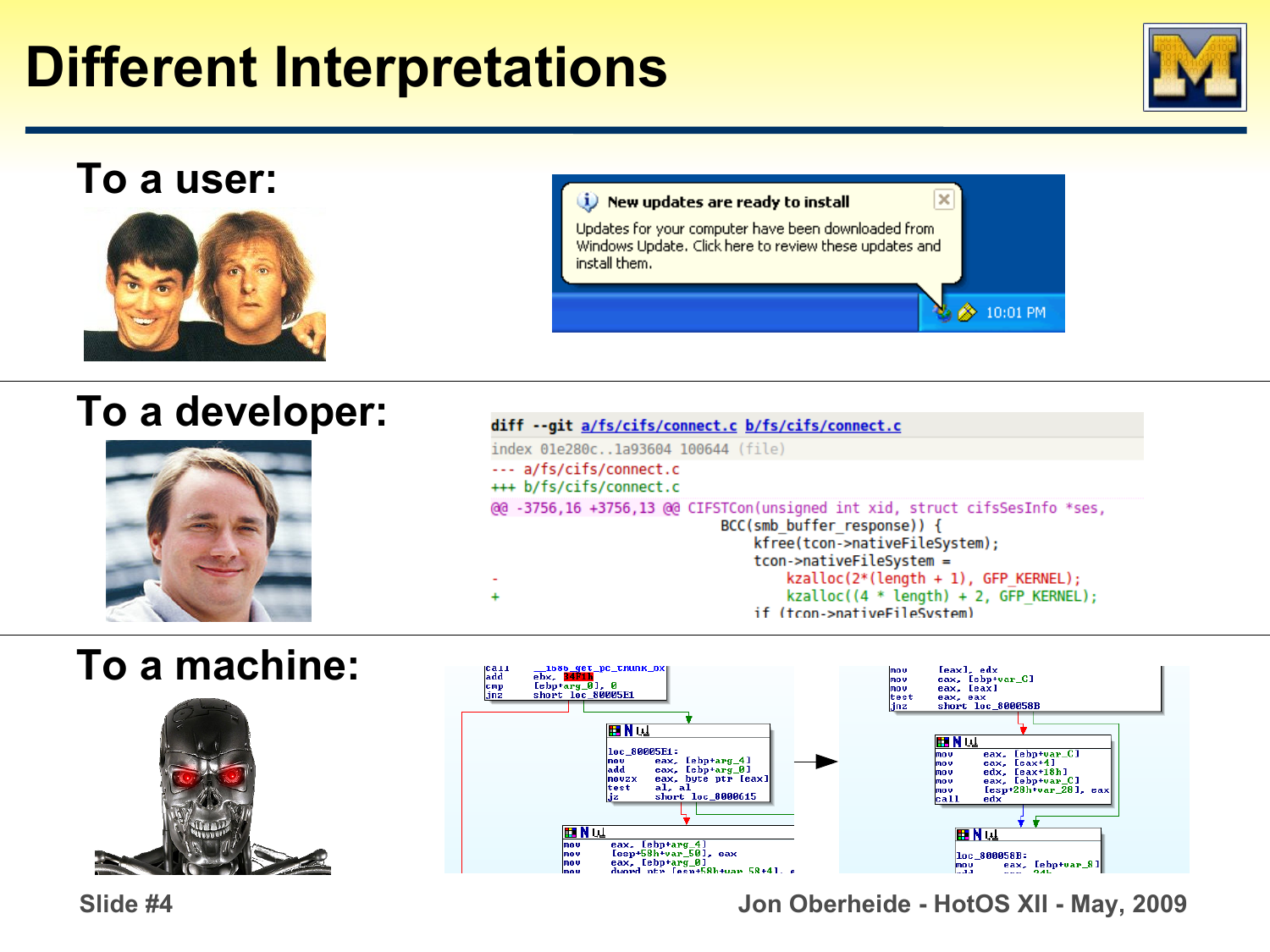

- System administrators
	- Intelligence: more than user, less than developer
- Tasked with patching complex systems
	- Software has bugs, software needs patching
	- $\cdot$  Admin determines whether to apply patch

# • Problems

- Limited resources
- Limited understanding of software system interactions
- Lots of patches to assess!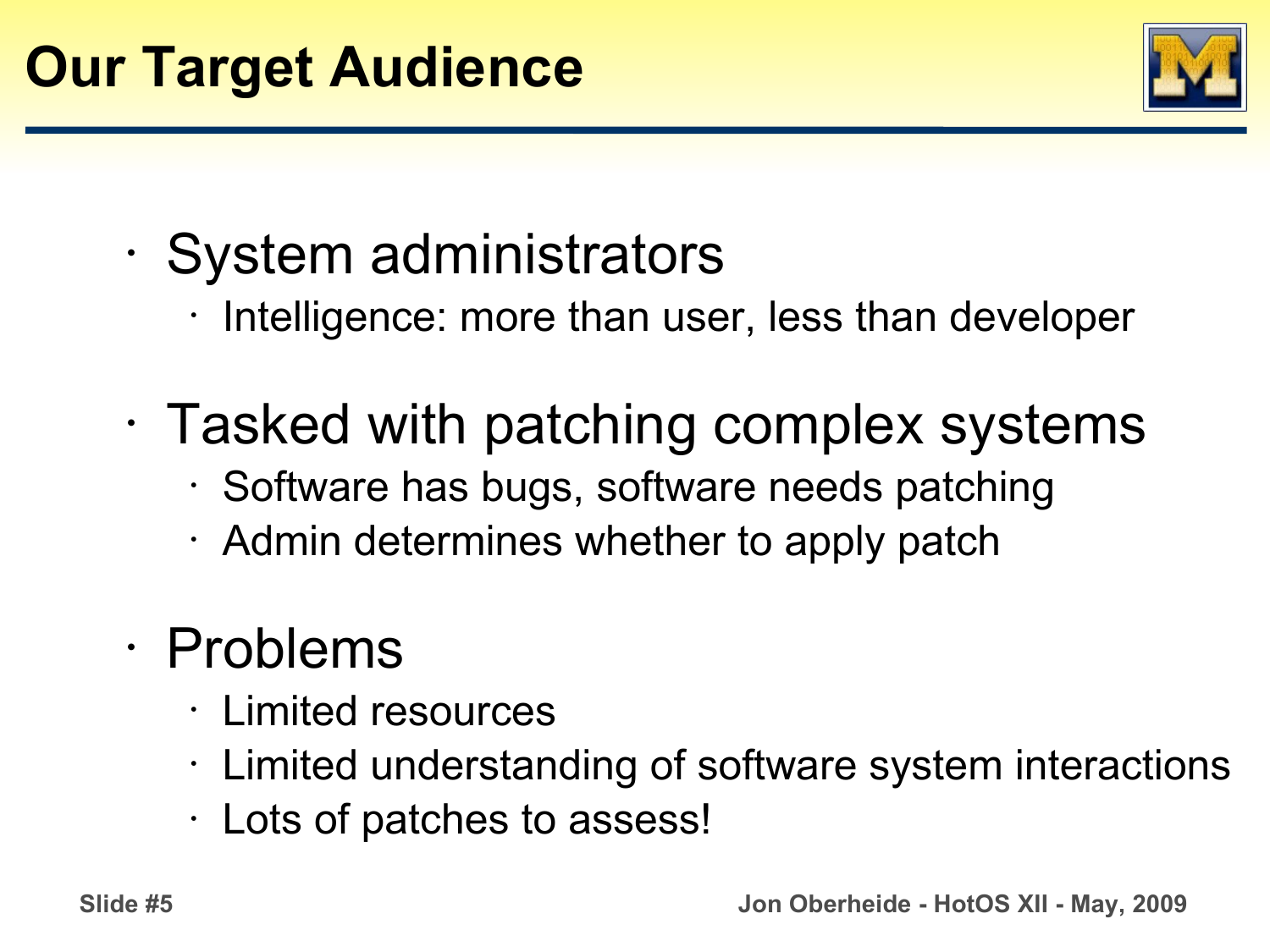

- 3 Gentoo Linux machines
	- Workstation, data munger, web server
	- 923, 655, and 122 installed software packages
	- 1453 unique packages total
- During 2008 calendar year
	- 2402 new upstream versions
	- 260 working days, 8 hour workday
	- Over 1 update/hour for admin...non-stop!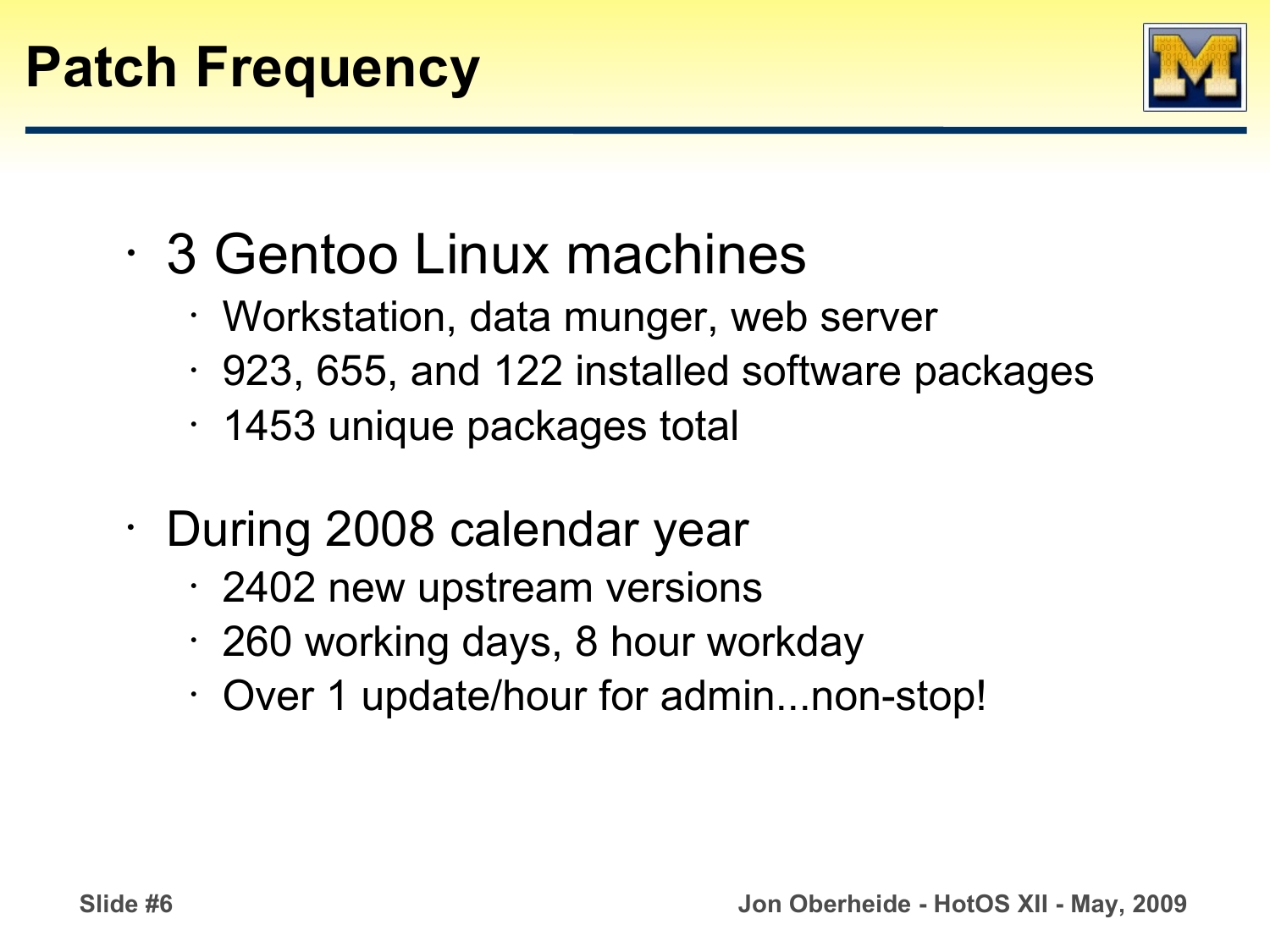

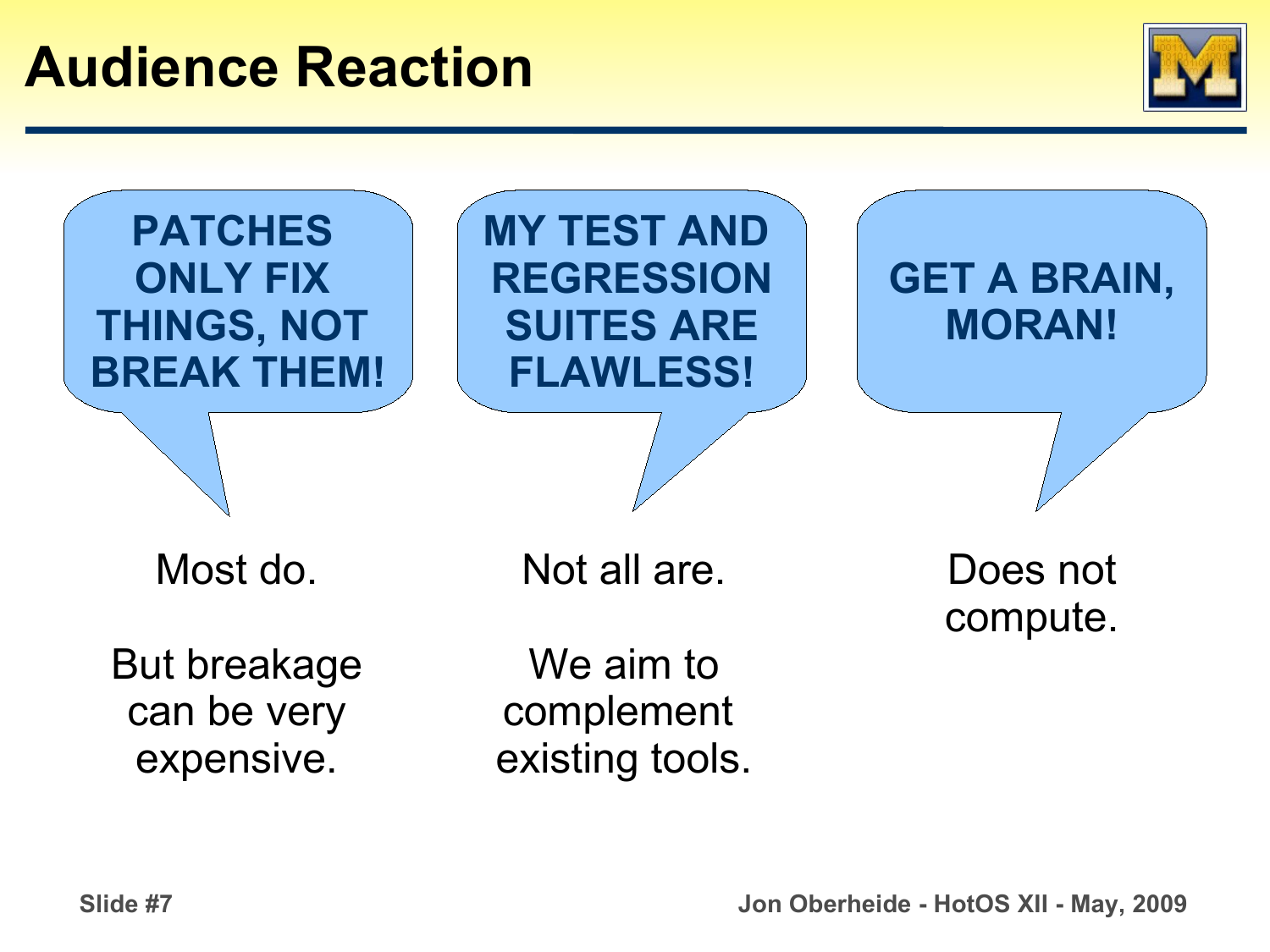

On one extreme...

Would you expend resources to patch an area of code that is never exercised by your application?

On the other extreme...

Would you avoid patching an area of code that is a hot path due to the potential risk?

What about the non-extremes?

How do we balance the risk/benefit trade-off of a patch?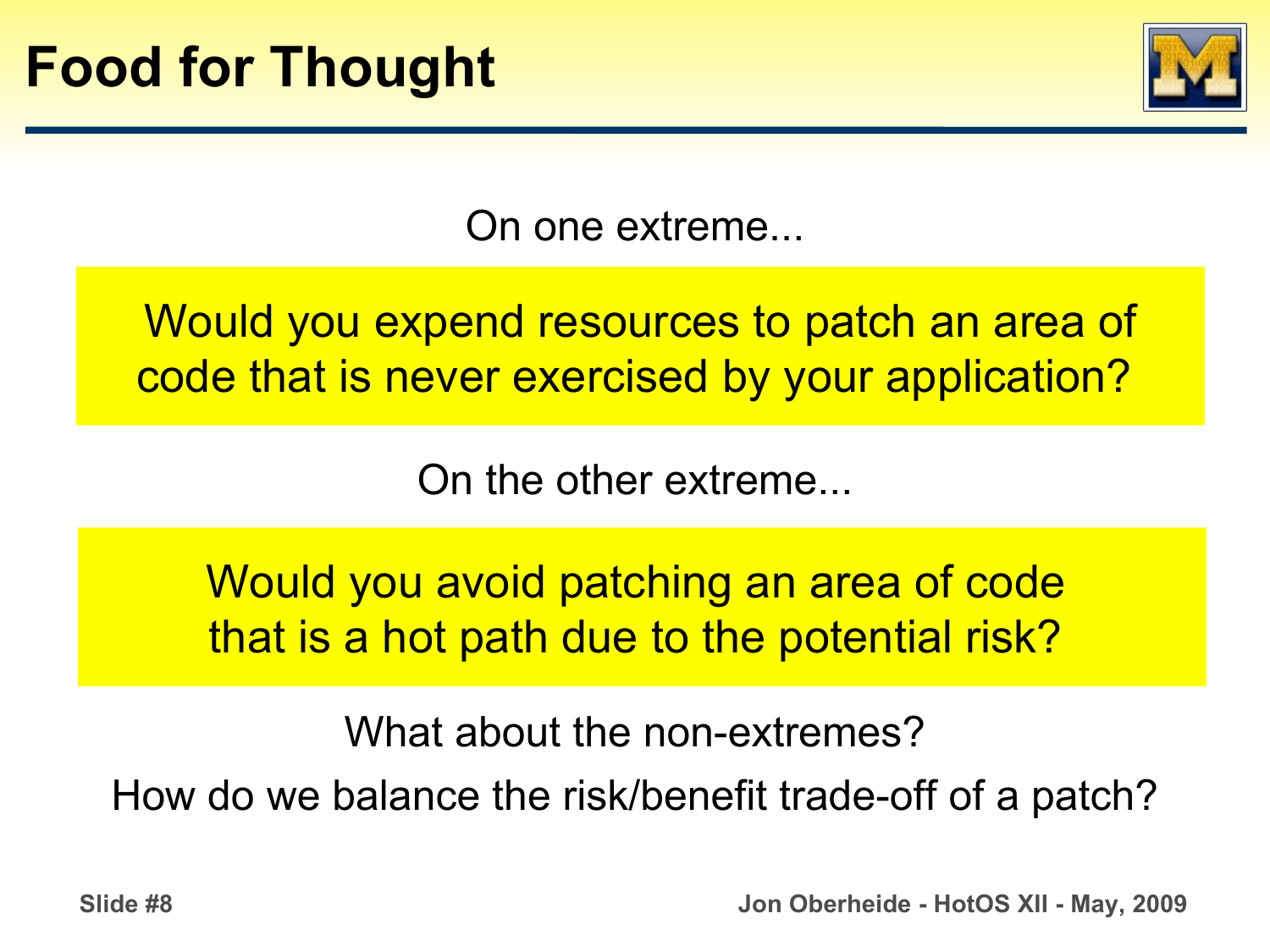

Simple intuition: Modifying more commonly used code will likely have a greater impact (whether positive or negative) on a software system.

# • PatchAdvisor

- Infer patch impact in an automated fashion
- Combination of static analysis and dynamic tracing

# • Our Goal

- Provide administrator useful information about patch impact (or at least > 0 information!)
- Enable informed decisions about patching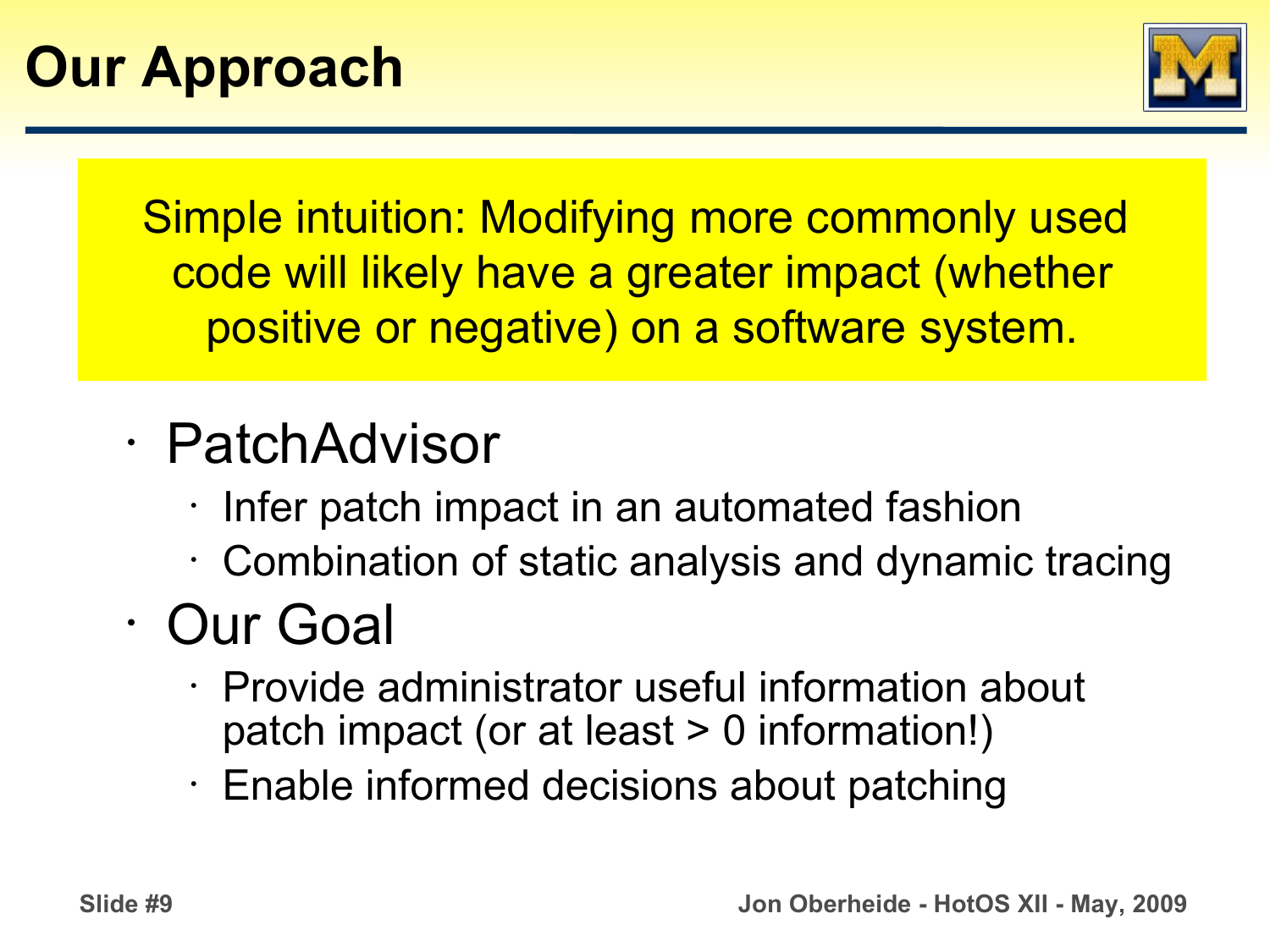# **PatchAdvisor Overview**





- Three stages of PatchAdvisor
	- Pre/post-patch CFG generation and diffing
	- Execution tracing and CFG overlay
	- Impact analysis and reporting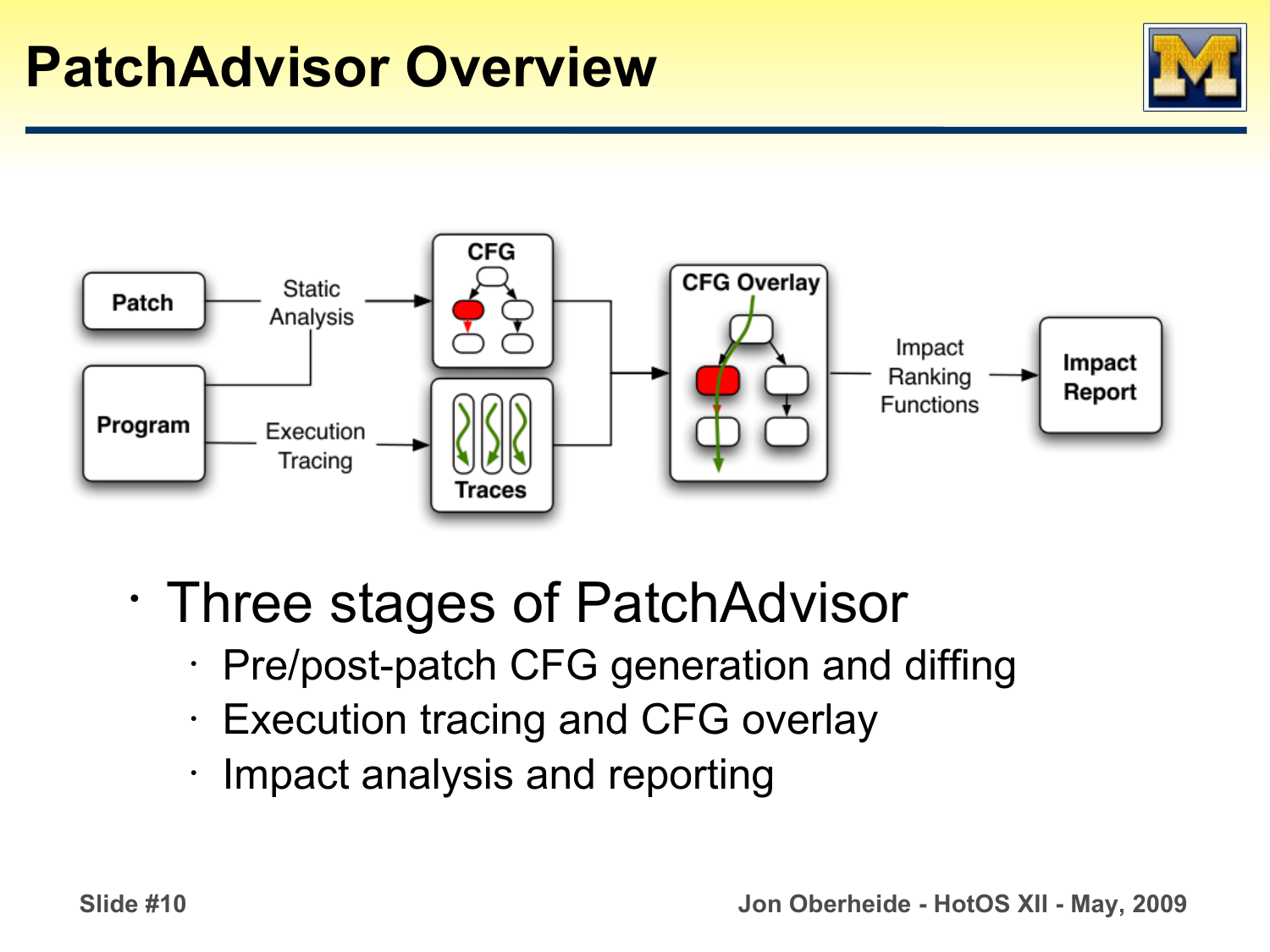

## Three proposed functions to infer patch impact:



Do we intersect at all with the modified code areas?

How often do we intersect with modified code areas?

If we don't intersect, how close are we?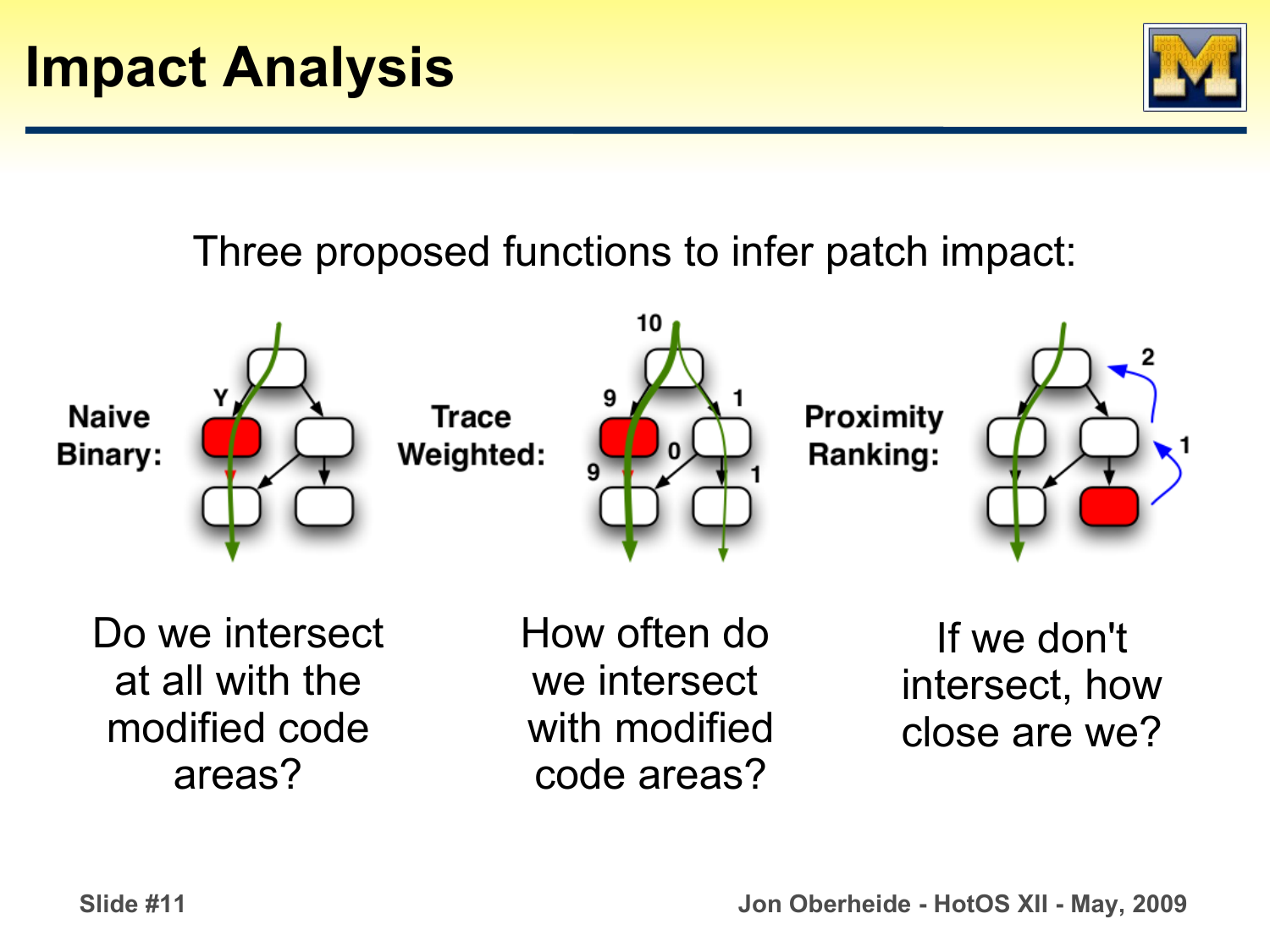

Open question: How can we most effectively convey actionable information to the administrator?

- Output of impact metrics?
- List of affected functions?
- List of impacted inputs?
- Risk index based on previous patches and/or failures of a package?
- SVN commits / mailing list messages that correspond to patched machine code?

 **Slide #12 Jon Oberheide - HotOS XII - May, 2009**

•

...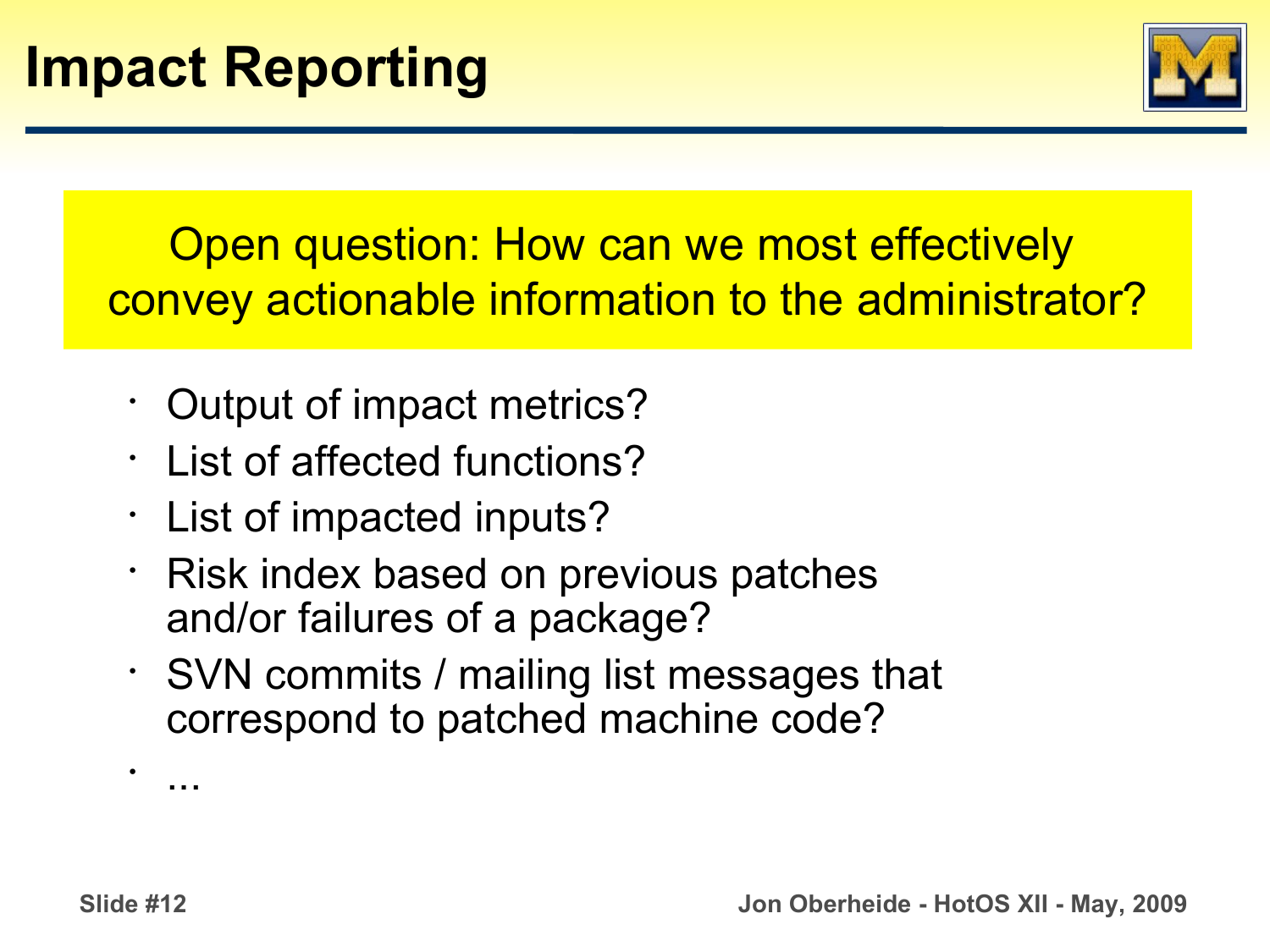# **Implementation**

- IDA Pro
	- Disassembler, debugger
	- Intended for hostile code analysis
	- <http://www.hex-rays.com/idapro/>
- Pai Mei
	- Extensible python framework for RCE
	- <http://code.google.com/p/paimei/>
- CFG generation, binary diffing, func/bb tracing, overlay
- Not yet fully automated





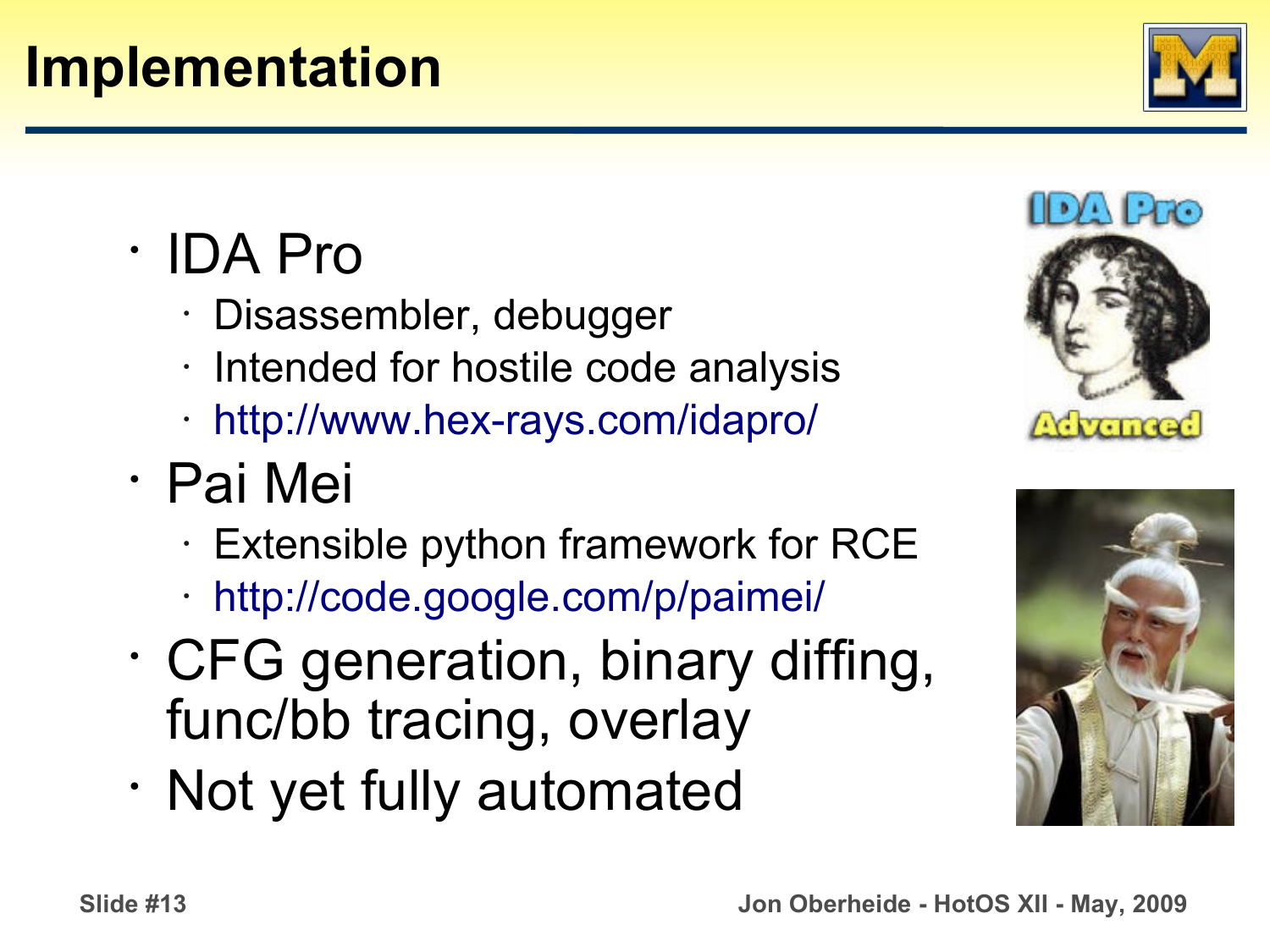

- Web stacks have many layers
	- HTTP server, scripting languages, dispatcher, ORM, backend DB, template engine, etc
- Psycopg2
	- Popular PostgreSQL Python bindings
	- Minor revision upgrade:  $2.0.2 \rightarrow 2.0.3$
	- Innocent looking ChangeLog
	- Has a test suite!
- NULL deref when involving any FLOAT column types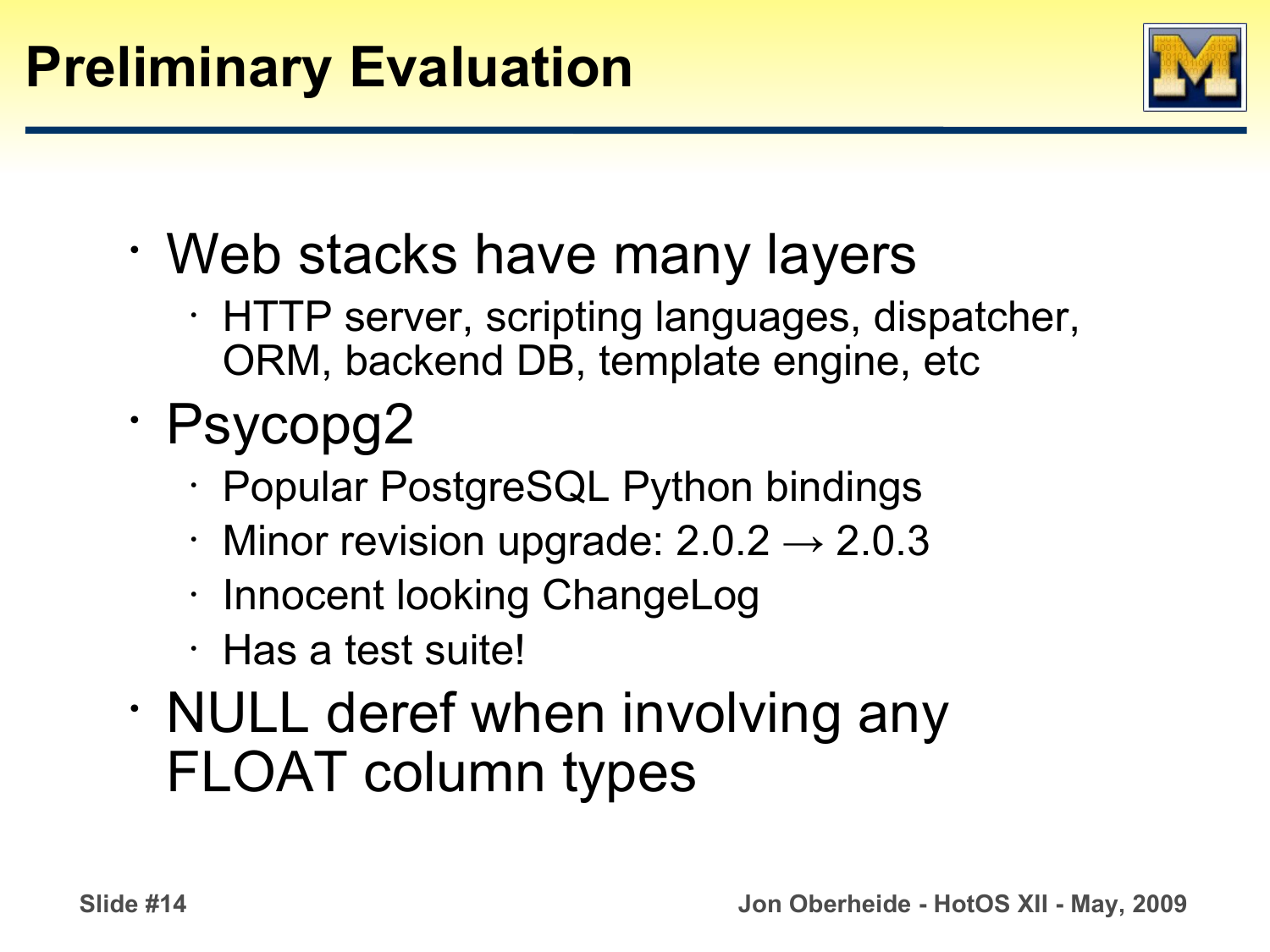# **Before Patch**



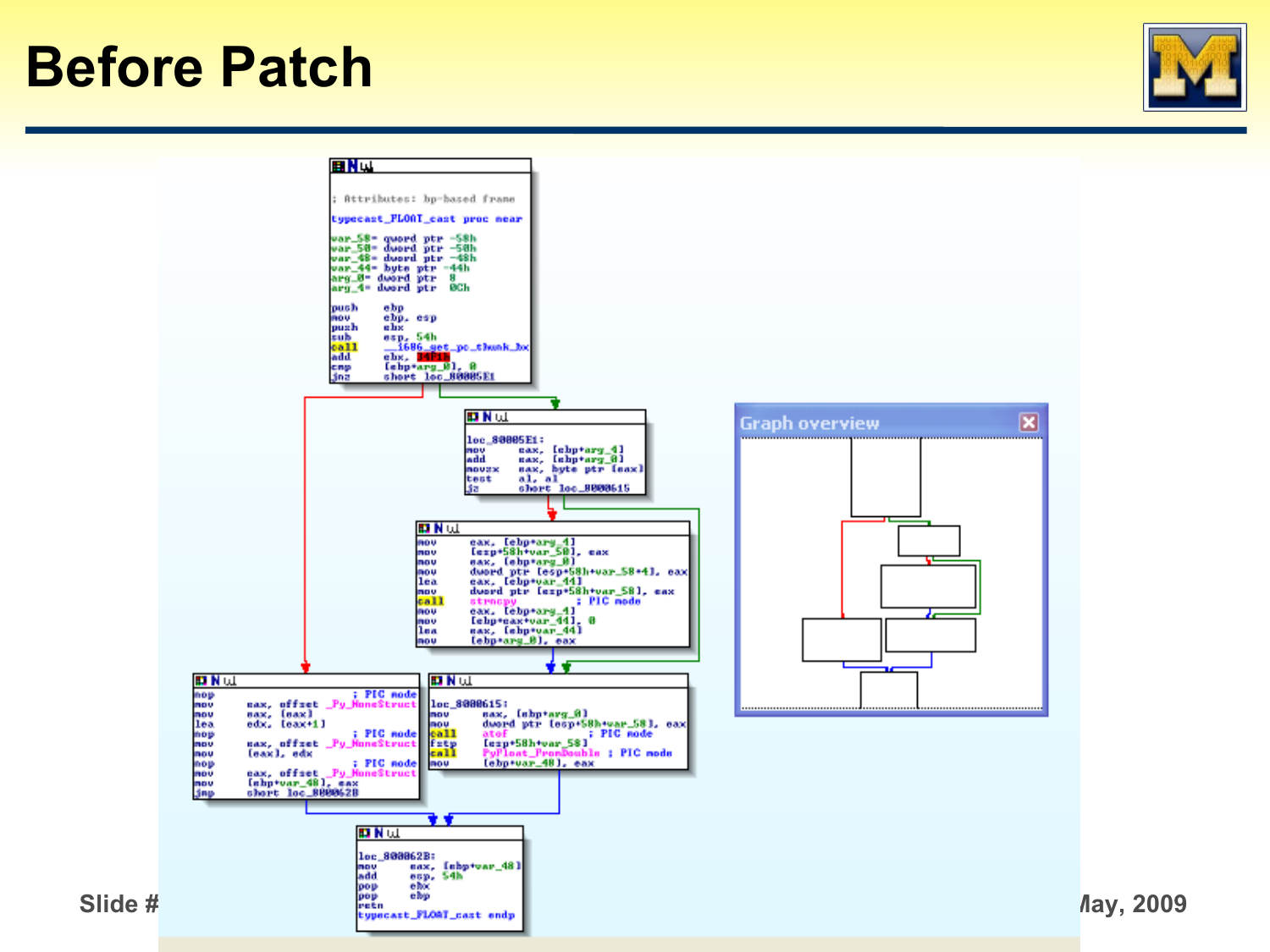# **Execution Trace**



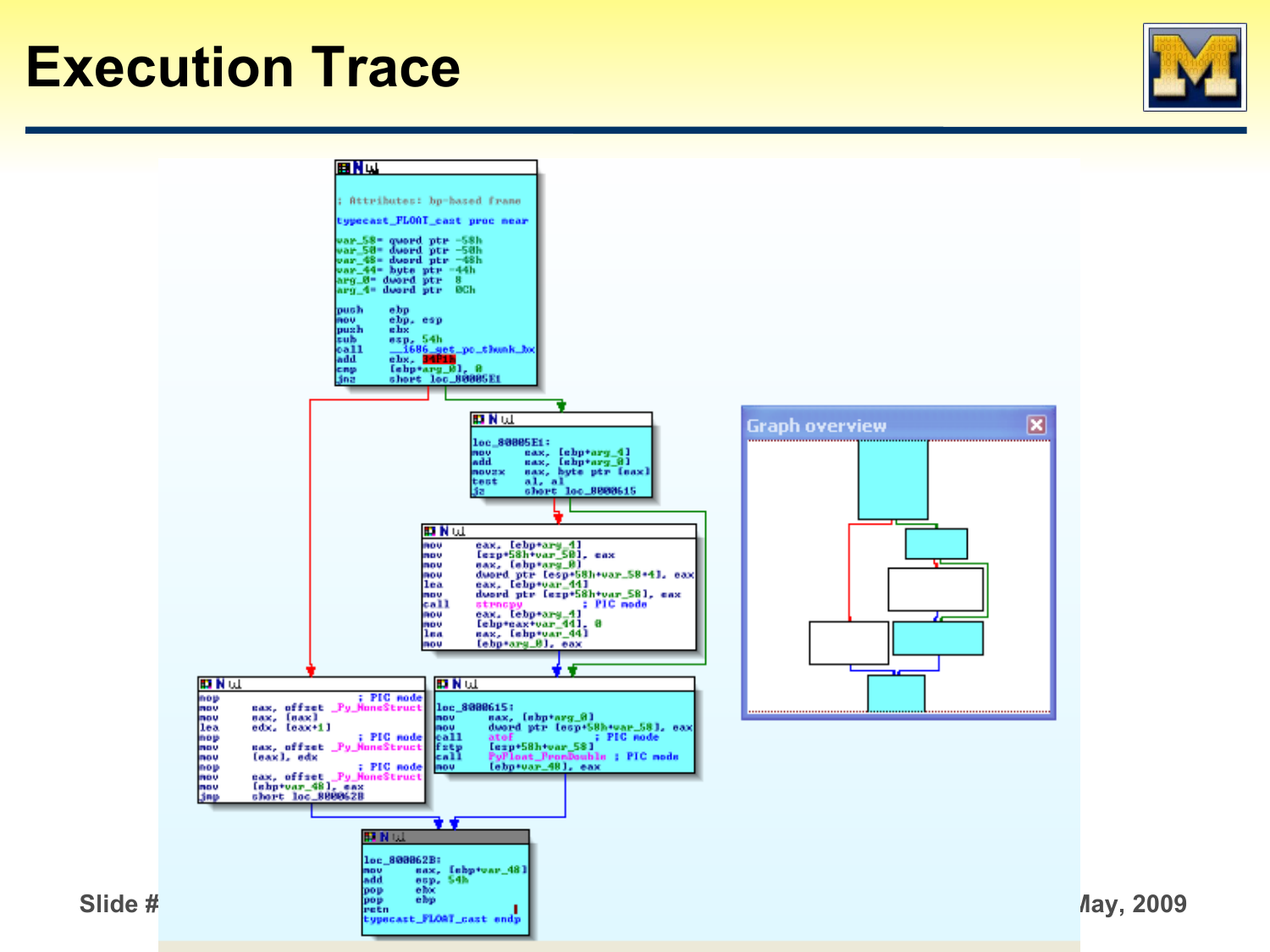



 **Slide #17 Jon Oberheide - HotOS XII - May, 2009**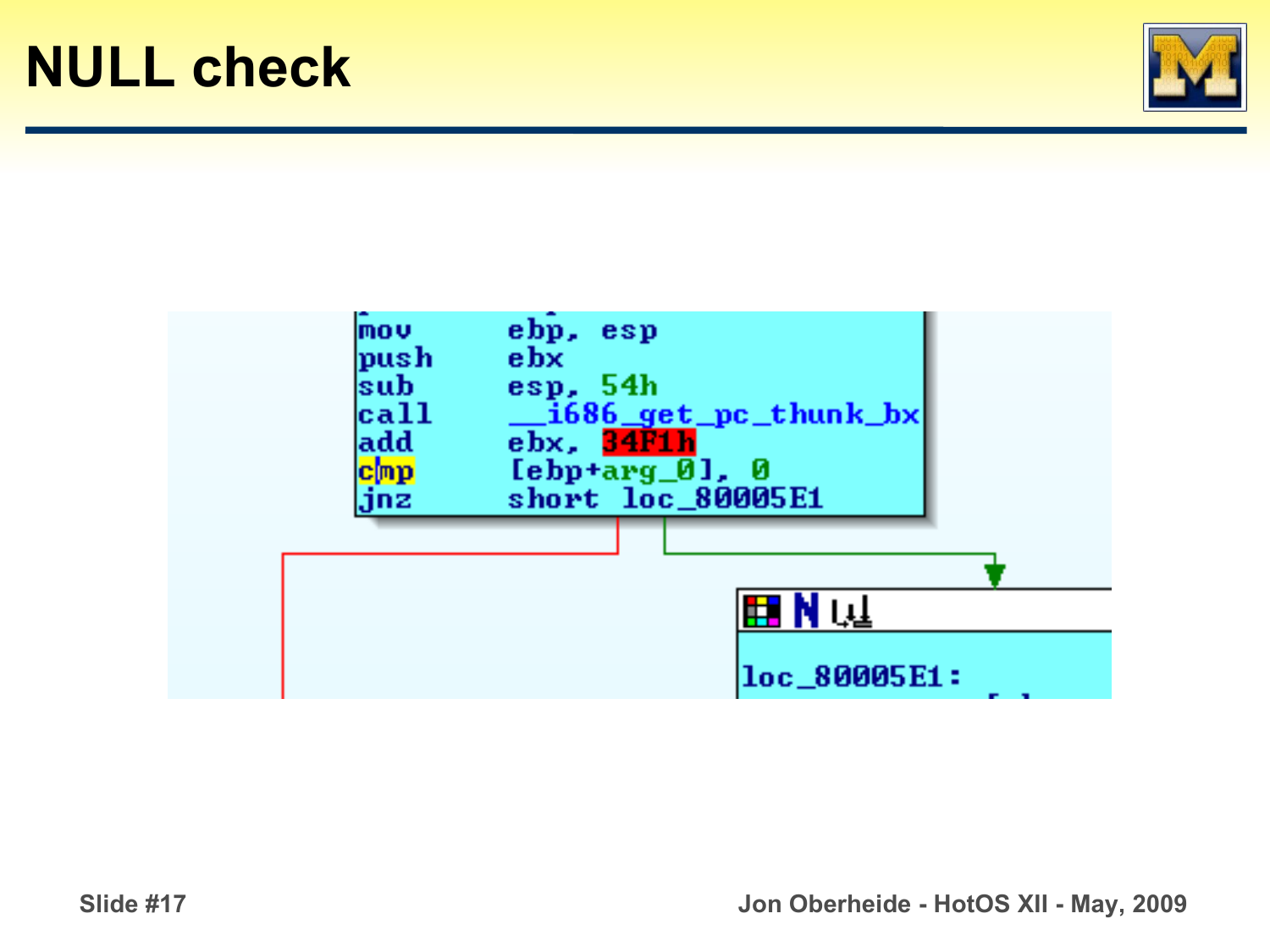# **After Patch**



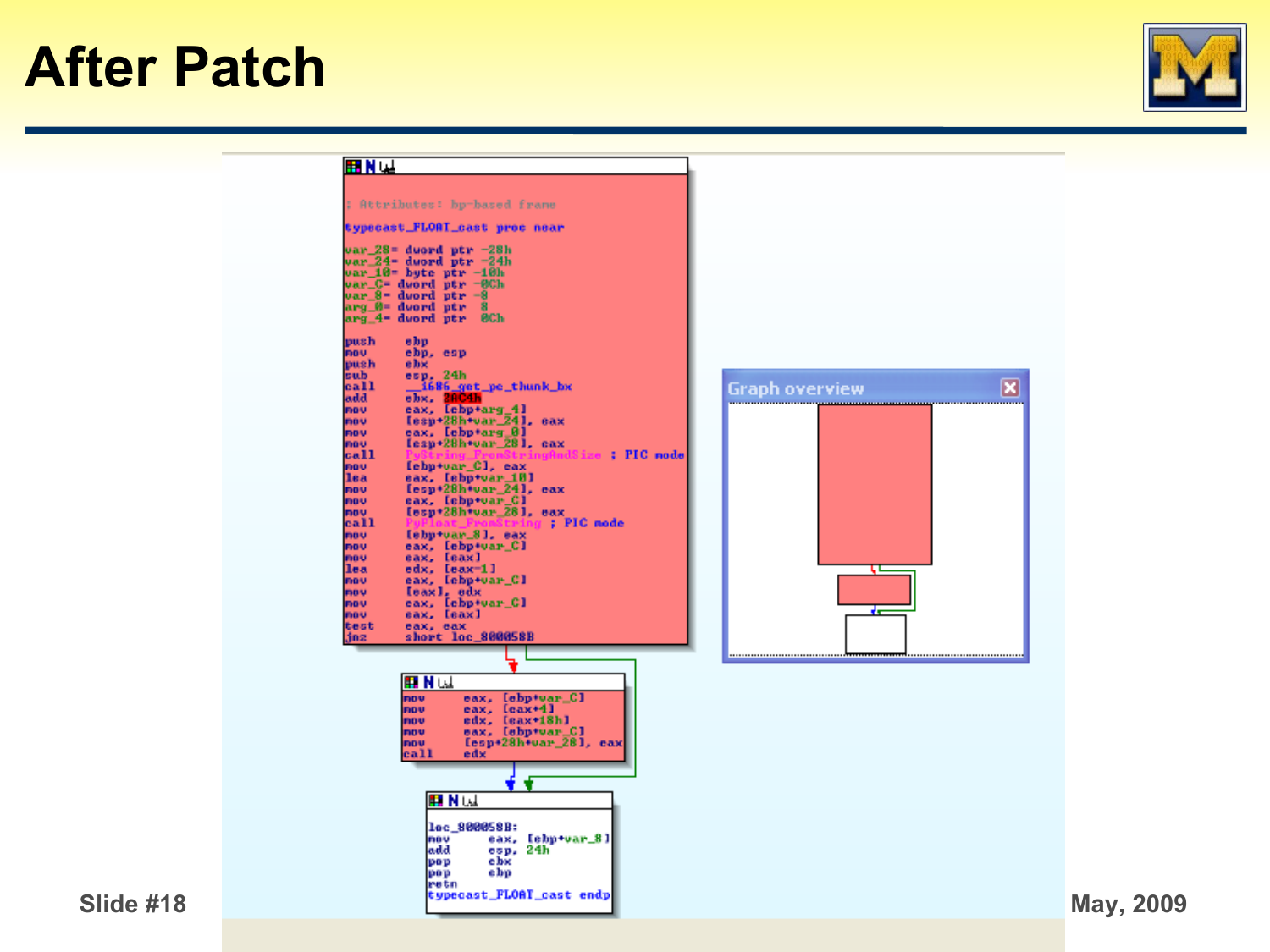

- Improved ranking heuristics
	- $\cdot$  How do programs often fail in the real-world?
- Application-specific knowledge
	- Can we use application/domain-specific information to aid our inference (eg. web apps)?
- Patch splicing
	- Can we determine intra-patch dependencies and splice out high risk changes?
- Patch classification
	- Can we infer whether a patch fixes a semantic bug, performance issue, or security vulnerability?